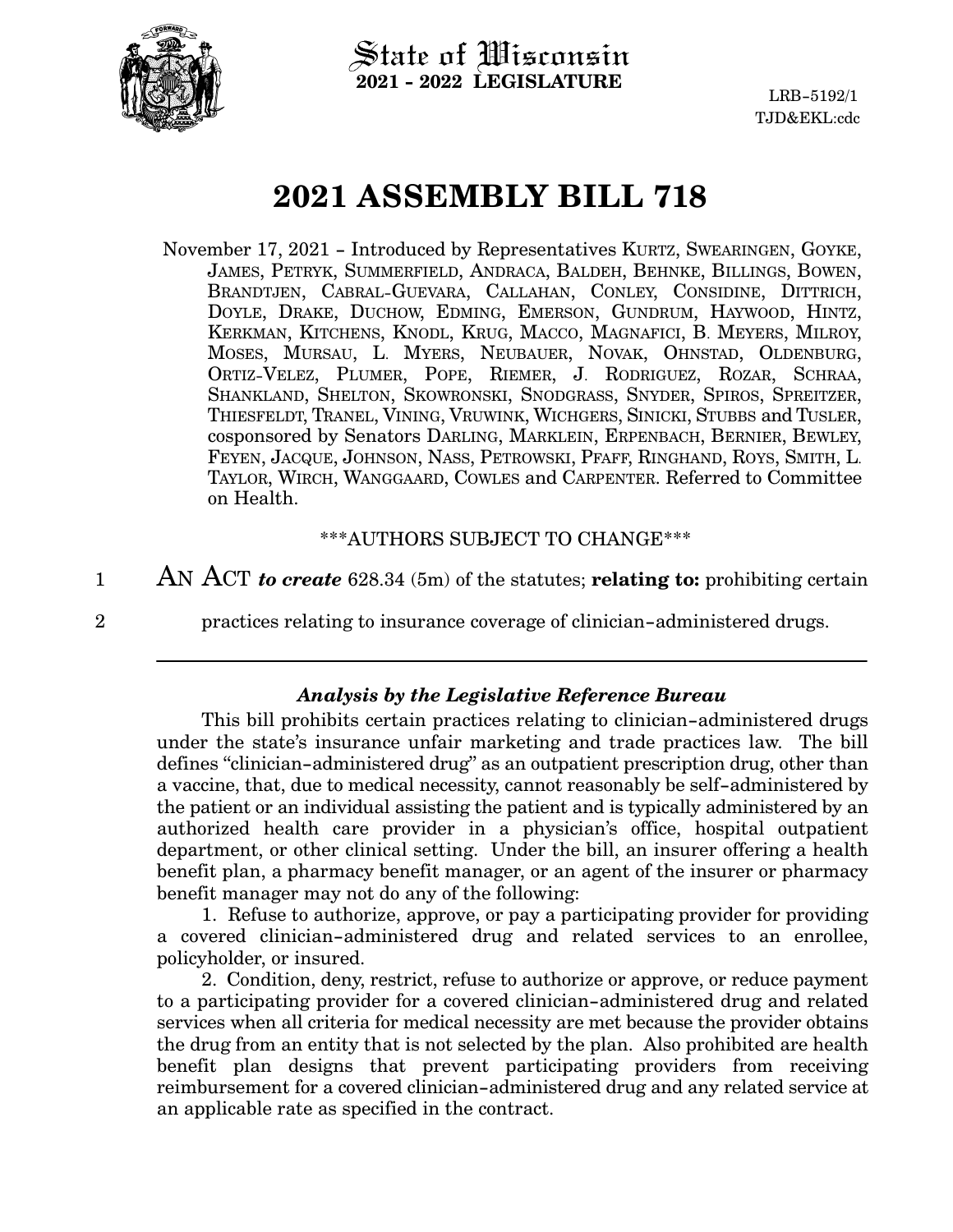#### **ASSEMBLY BILL 718**

3. Impose coverage or benefit limitations, or require an enrollee, policyholder, or insured to pay an additional fee, higher copay or coinsurance, second copay or coinsurance, or penalty when obtaining a clinician-administered drug from an authorized health care provider or pharmacy.

4. Require an enrollee, policyholder, or insured to pay an additional fee, higher copay or coinsurance, second copay or coinsurance, or other form of a price increase for a clinician-administered drug when the drug is not dispensed by a pharmacy or acquired from an entity that is selected by the plan.

5. Interfere with an enrollee's, policyholder's, or insured's right to choose to obtain a clinician-administered drug from a participating provider or pharmacy of choice.

6. Limit or exclude coverage for a clinician-administered drug when not dispensed by a pharmacy or acquired from an entity selected by the plan when the drug would otherwise be covered.

7. Require a pharmacy to dispense a clinician-administered drug directly to an enrollee, policyholder, insured, or the insured's agent with the intention that the individual will transport the drug to a health care provider for administration.

8. Require or encourage the dispensing of a clinician-administered drug to an enrollee, policyholder, or insured in a manner that is inconsistent with the federal Drug Supply Chain Security Act.

9. Require that a clinician-administered drug be dispensed or administered to an enrollee, policyholder, or insured in the residence of the enrollee, policyholder, or insured or require the use of an infusion site external to the office or clinic of the enrollee's, policyholder's, or insured's provider.

Under the bill, a participating provider is a provider who is under contract with a defined network plan, preferred provider plan, or limited service health organization to provide health care services, items, or supplies to enrollees of the plan or organization or a clinic, hospital outpatient department, or pharmacy under the common ownership or control of the provider.

## *The people of the state of Wisconsin, represented in senate and assembly, do enact as follows:*

**SECTION 1.** 628.34 (5m) of the statutes is created to read: 1

- 628.34 **(5m)** CLINICIAN-ADMINISTERED DRUGS. (a) In this subsection: 2
- 1. "Clinician-administered drug" means an outpatient prescription drug, other 3
- than a vaccine, that meets all of the following conditions: 4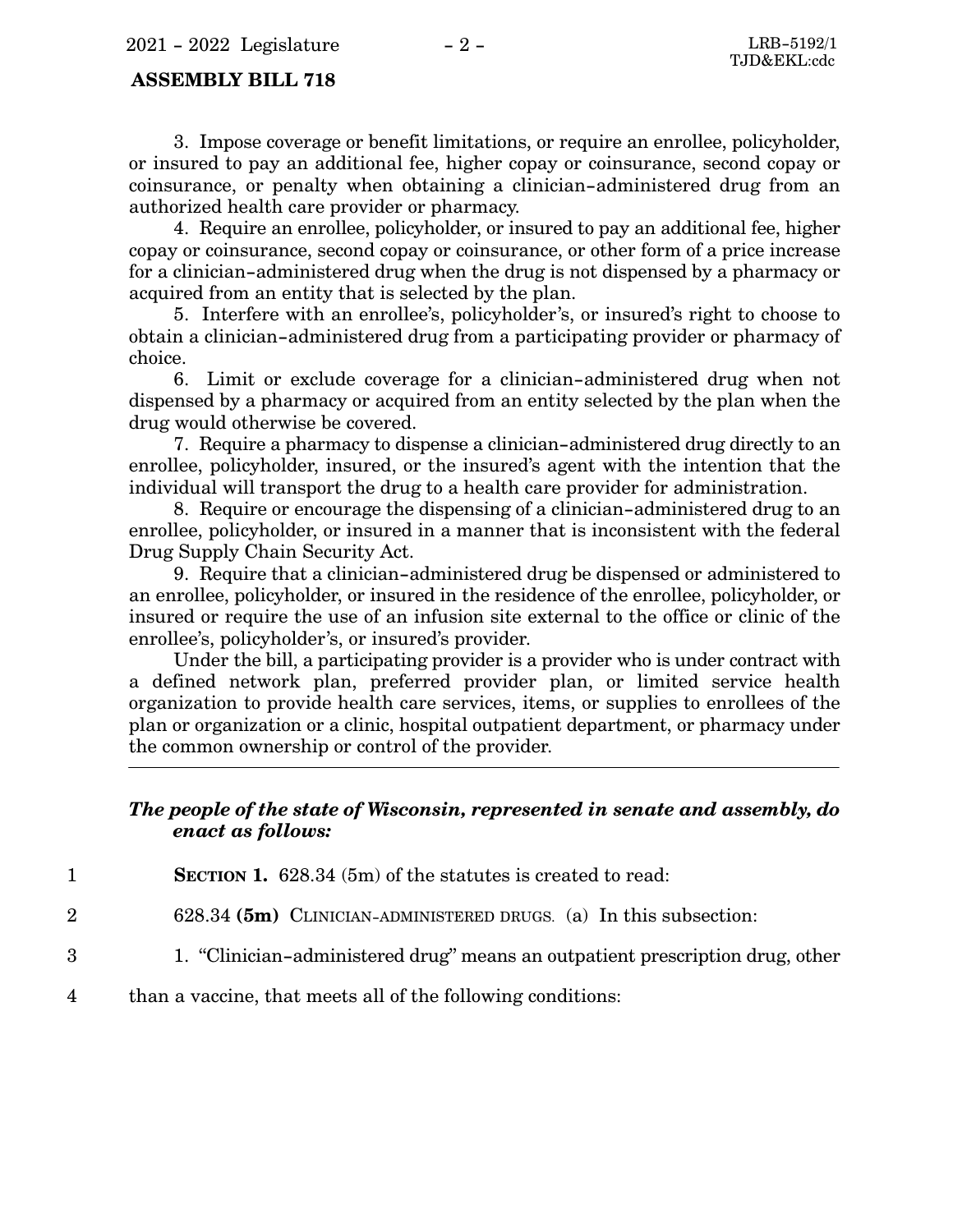2021 - 2022 Legislature - 3 -

# **ASSEMBLY BILL 718**

| $\mathbf{1}$            | a. Due to medical necessity as determined by the prescribing provider, the drug        |
|-------------------------|----------------------------------------------------------------------------------------|
| $\sqrt{2}$              | cannot reasonably be self-administered by the patient to whom the drug is              |
| $\boldsymbol{3}$        | prescribed or by an individual assisting the patient with the self-administration.     |
| $\overline{\mathbf{4}}$ | b. Due to medical necessity as determined by the prescribing provider, the drug        |
| $\overline{5}$          | is typically administered by a health care provider who is authorized under the laws   |
| $6\phantom{1}6$         | of this state, including when acting under the delegation and supervision of a         |
| 7                       | physician, to administer the drug and is typically administered in a physician's       |
| $\, 8$                  | office, hospital outpatient department, or other clinical setting.                     |
| 9                       | 2. "Health benefit plan" has the meaning given in s. 632.745 (11).                     |
| 10                      | 3. "Participating provider" means any of the following:                                |
| 11                      | a. A provider that is under contract with a defined network plan, preferred            |
| 12                      | provider plan, or limited service health organization to provide health care services, |
| 13                      | items, or supplies to enrollees of the plan or organization.                           |
| 14                      | b. A clinic, hospital outpatient department, or pharmacy under the common              |
| 15                      | ownership or control of a provider described in subd. 3. a.                            |
| 16                      | 4. "Pharmacy benefit manager" has the meaning given in s. $632.865$ (1) (c).           |
| 17                      | 5. "Provider" has the meaning given in s. 609.01 (5m).                                 |
| 18                      | (b) No insurer offering a health benefit plan, pharmacy benefit manager, or            |
| 19                      | agent or affiliate of the insurer or pharmacy benefit manager may do any of the        |
| 20                      | following:                                                                             |
| 21                      | 1. Refuse to authorize, approve, or pay a participating provider for providing         |
| 22                      | a covered clinician-administered drug and related services to an enrollee,             |
| 23                      | policyholder, or insured.                                                              |
| 24                      | 2. Condition, deny, restrict, refuse to authorize or approve, or reduce payment        |
| 25                      | to a participating provider for a covered clinician-administered drug and related      |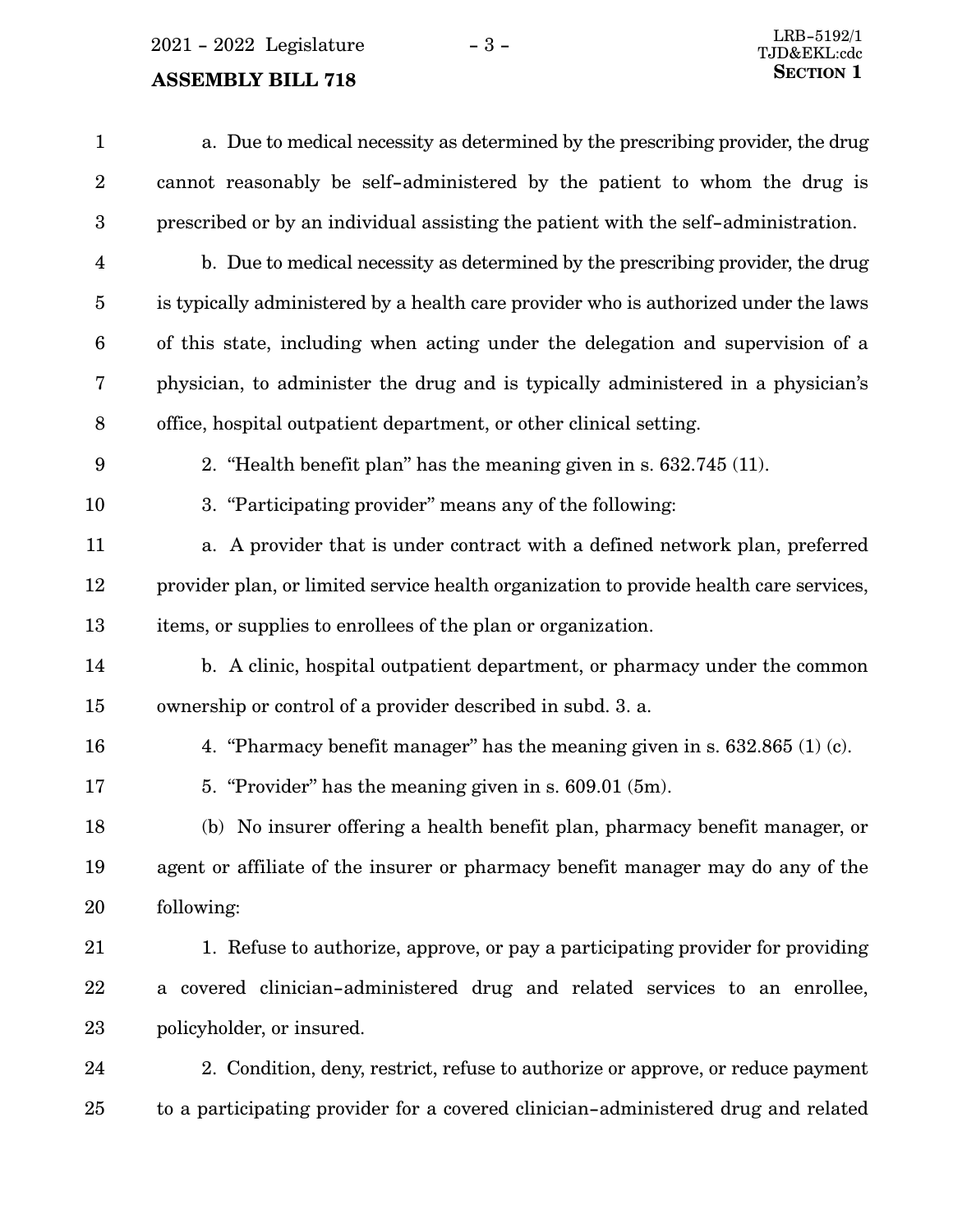#### **ASSEMBLY BILL 718 SECTION** 1

services to an enrollee, policyholder, or insured when all criteria for medical necessity are met because the participating provider obtains the drug from an entity that is not selected by the plan. Any health benefit plan design that prevents participating providers from receiving reimbursement for a covered clinician-administered drug and any related service at an applicable rate as specified in the contract is prohibited under this subdivision. 1 2 3 4 5 6

3. Impose coverage or benefit limitations, or require an enrollee, policyholder, or insured to pay an additional fee, higher copay or coinsurance, second copay or coinsurance, or penalty when obtaining a clinician-administered drug from a participating provider authorized under the laws of this state to administer the drug or a pharmacy. 7 8 9 10 11

4. Require an enrollee, policyholder, or insured to pay an additional fee, higher copay or coinsurance, second copay or coinsurance, or other form of a price increase for a clinician-administered drug when the drug is not dispensed by a pharmacy or acquired from an entity selected by the plan. 12 13 14 15

5. Interfere with the right of an enrollee, policyholder, or insured to choose to obtain a clinician-administered drug from the participating provider or pharmacy of choice, including by inducement, steering, or offering financial or other incentives. 16 17 18

6. Limit or exclude coverage for a clinician-administered drug when not dispensed by a pharmacy or acquired from an entity selected by the plan when the drug would otherwise be covered. 19 20 21

7. Require a pharmacy to dispense a clinician-administered drug directly to an enrollee, policyholder, or insured or agent of the insured with the intention that the enrollee, policyholder, or insured or agent of the insured will transport the medication to a health care provider for administration. 22 23 24 25